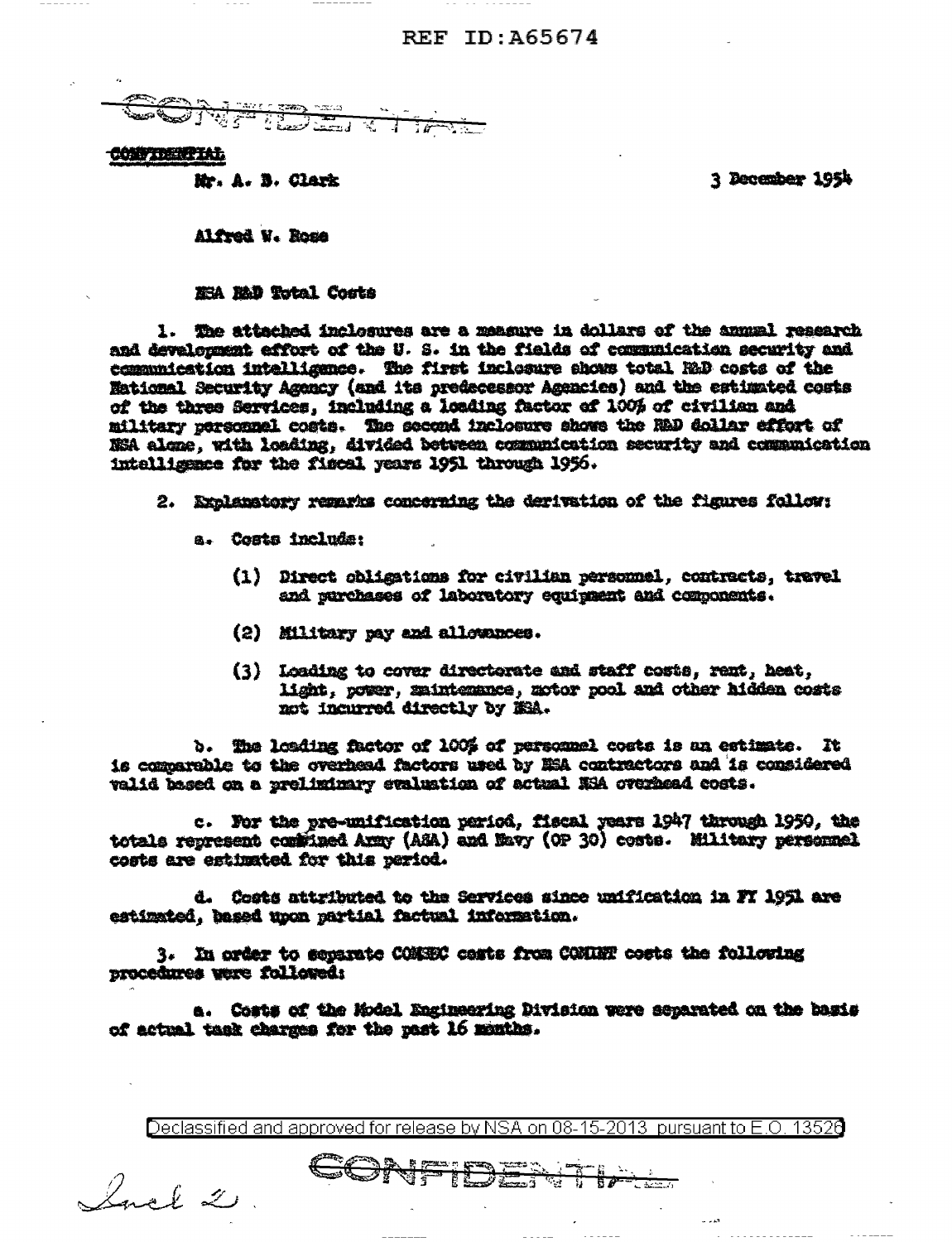**CNET**  $\sqrt{1+x^2}$ 

3 Dece r 1954

 $\overline{\mathbf{y}}$ 

CONFIDENTIAL

 $\mathbf{r}$ 

SUBJECT: ESA RAD Total Costs *<u>Bill and the second second</u>* 

b. Costs of the research divisions were assigned to COMSEC or COMINT by the research Division Chiefs concerned.

c. NSA R/D executive, management and administrative costs were prorated on the basis of total manber of COMEEC/COMINT tasks, contracts or personnel in accordance with the activity concerned.

> ALFRED V. ROSE Chief. Fiscal and Progremaing Branch

Inclosures - 2

- 1. Statement of Obligations for FIs 1947 - 1955
- 2. Estimated Division of R/D Effort - COMSEC/COMINT

ec: 3021 (2) 30212



堡

 $\mathbf{L} = \mathbf{L}$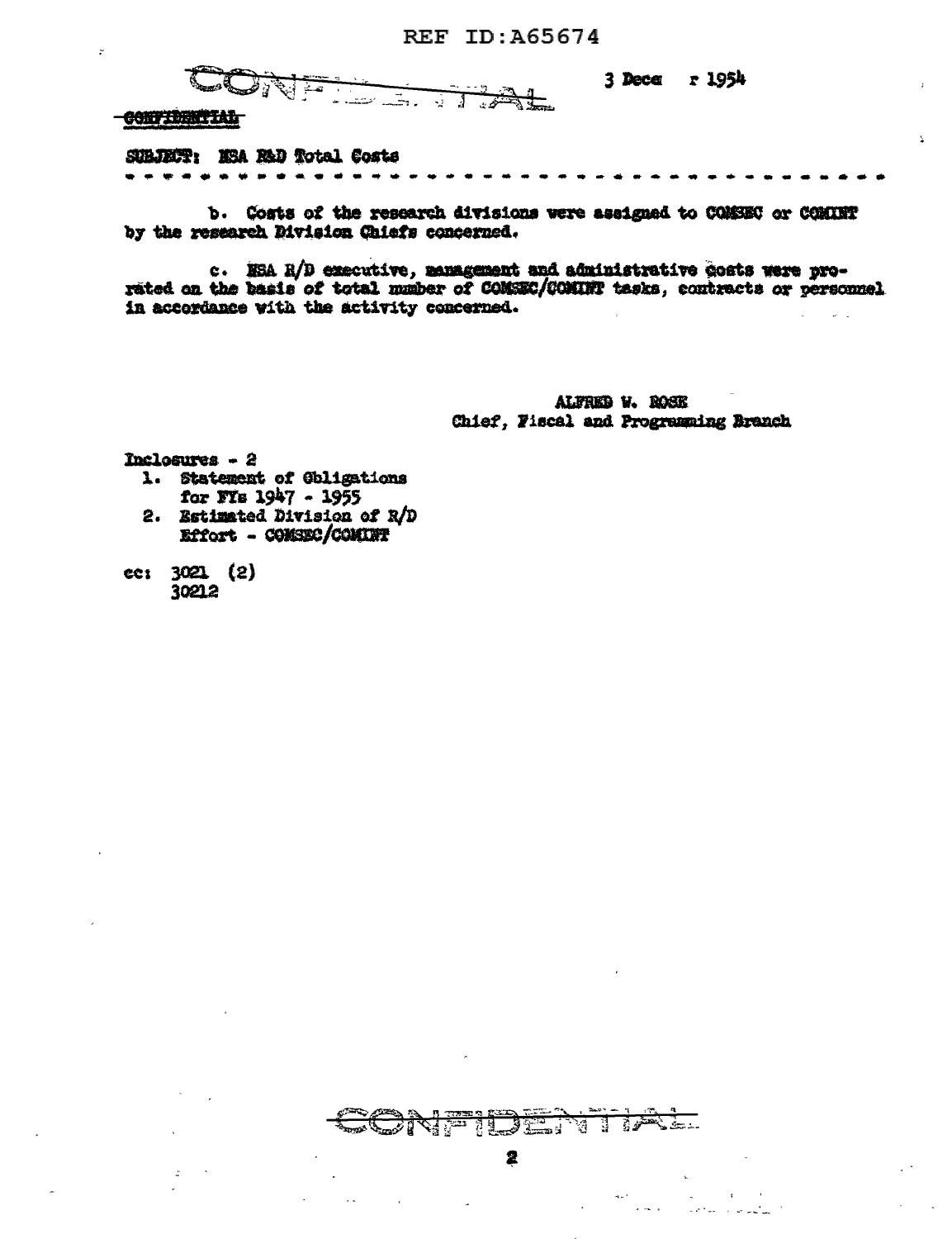**REF ID: A65674** 

### **CONSTRAINTENT**

# 

1 December 1954

### OFFICE OF ESSEANCE AND DEVELOPMENT

## Estimated Myinion of R/D Effort - CONSEC/CONDET

(In Millions of Bollars)

PL 86-36/50 USC 3605

 $k.c.$   $\lambda$ 

|                                                                                                                                                                                                    |                   | <b>CONSING</b>            |       |                  |                            |         |             |
|----------------------------------------------------------------------------------------------------------------------------------------------------------------------------------------------------|-------------------|---------------------------|-------|------------------|----------------------------|---------|-------------|
| Fiscal Year<br>$(d$ uly-June)                                                                                                                                                                      | <b>Contantote</b> | Local Deluting<br>Loading | Total | <b>Contracts</b> | Local Including<br>Londing | flotal. | Grand Total |
| FY 1956<br>Jul 55 - Jun 36<br>FX 1955<br>Aul 54 - Jun 55<br>FT 1954<br>Jul 53 - Jun 54<br><b>FT 1953</b><br>$Jal$ $52 - Jan$ 53<br><b>77 1952</b><br>$32.52 - 32.52$<br>77 1951<br>Jul 50 - Jun 51 |                   |                           |       |                  |                            |         |             |
| $\mathcal{L}_{\mathcal{A}}$<br>$\sim$                                                                                                                                                              |                   |                           |       |                  |                            |         |             |